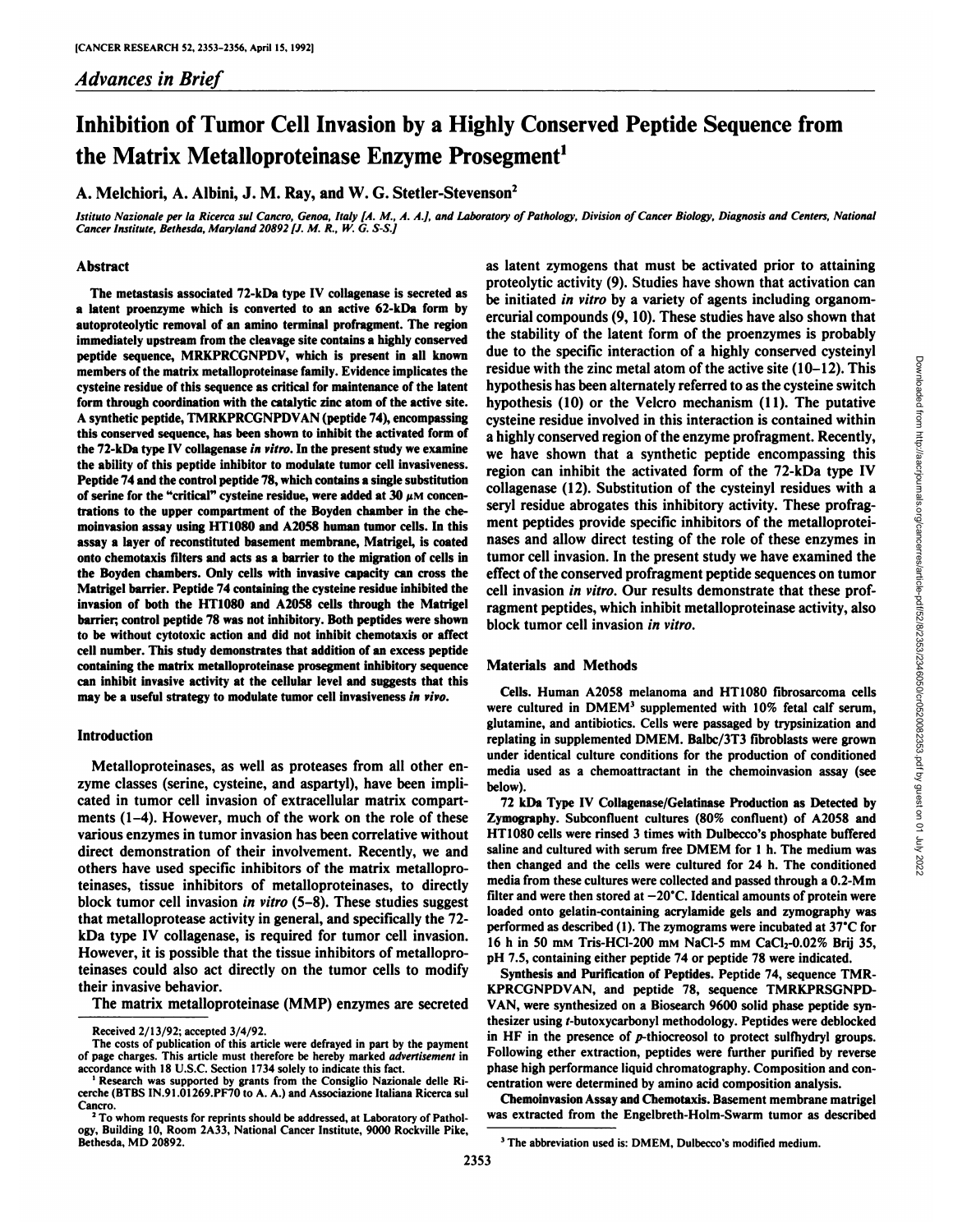previously (13), and protein concentration was determined using stand ard methods. Chemoinvasion assays were performed as reported pre viously (14). Polycarbonate filters (8  $\mu$ m pore diameter; Nucleopore) were first coated with 5  $\mu$ g/filter of type IV collagen (Collaborative Research) and air-dried. Twenty-five  $\mu$ g of Matrigel from a 500  $\mu$ g/ml dilution of Matrigel in distilled cold water were then layered onto each filter. The coating was dried at room temperature and reconstituted with DMEM. This procedure produces a thin, continuous, even coating of basement membrane material on the filters (14).

Serum free 3T3 conditioned medium, obtained by incubation of the cells for 24 h, was used as a source of chemoattractants. In certain experiments peptides 74 or 78 were added directly to the chemoattractant which was placed in the lower compartment of the Boyden cham bers (see below).

A2058 or HT1080 cells were harvested by trypsinization and sus pended in supplemented DMEM containing 0.1% (w/v) bovine serum albumin. Cells  $(8 \times 10^4)$  were suspended in a final volume of 400  $\mu$ l of supplemented DMEM with 0.1% bovine serum albumin. Boyden chambers were assembled using freshly prepared Matrigel coated polycar bonate filters and 3T3 fibroblast conditioned media in the lower cham ber. A  $400-\mu$ l sample of the human tumor cell suspension was then placed in the upper compartment of the Boyden chambers with or without peptide 74 or peptide 78 at the indicated concentrations.

The assembled chambers were incubated for 6 h at 37°C in a 10%  $CO<sub>2</sub>$  atmosphere. At the end of the incubation period the cells on the upper surface of the filters were mechanically removed, and the filters were fixed, stained with toluidine blue, and counted under a microscope. Five fields were counted per filter, and experiments were run in tripli cate. Each triplicate assay was repeated at least twice on separate occasions.

Chemotaxis in response to 3T3 conditioned medium was assayed in the Boyden chambers using type IV collagen coated filters and omitting the Matrigel. This coating is permissive for cell attachment and migra tion. The effects of peptides 74 and 78 on cell migration were assessed by addition of these peptides to the upper compartment of the Boyden chamber.

#### Results

Production of Type IV Collagenases/Gelatinases by Tumor Cells. Analysis of A2058 melanoma and HT 1080 fibrosarcoma conditioned media by gelatin zymography reveals that both cell lines secrete type IV collagenases (Fig. 1). HT 1080 cells pro duce both the 72- and 92-kDa type IV collagenases in latent form, while A2058 cells secrete only the latent 72-kDa form. This is consistent with reports observing the production of A2058 melanomas (lanes 1, 3, and 5) and HT1080 fibrosarcoma cells (lanes 2<br>either and an both calleganges IV forms by investigative tumor cells (and 6) were subje either one or both collagenase IV forms by invasive tumor cells.

Fig. 1 also shows that the addition of peptide 74 (cysteine containing) at a final concentration of 1 mg/ml to the incuba tion buffer during gelatin zymography inhibits all gelatinolytic activity ascribed to the 72-kDa and 92-kDa enzymes. Addition of peptide 78 (serine containing) at identical concentrations causes no loss in gelatinolytic activity when compared to the control.

Inhibition of Tumor Cell Invasion by a Peptide Sequence from the Matrix Metalloproteinase Prosegment. A2058 and HT1080 cells were stimulated to migrate and invade through a reconsti tuted basement membrane in the chemoinvasion assay in re sponse to Balbc/3T3 conditioned medium, a potent chemoattractant. Chemotaxis assays in which the Boyden chambers are assembled with filters lacking the matrigel barrier were also performed. These experiments control for agents which may disrupt tumor cell invasion by interfering with tumor cell at tachment and migration.

The peptide TMRKPRCGNPDVAN, derived from a highly conserved cysteine containing sequence from the prosegment of the 72-kDa type IV collagenase (Peptide 74) was added along

with the human tumor cells in the upper compartment of Boyden chambers to evaluate the effect of these reagents on tumor cell invasion. In the absence of added peptide both cell lines were highly invasive even when low numbers of tumor cells were placed in the upper compartment. Addition of peptide 74 at a concentration of 30  $\mu$ M reduced both A2058 and HT 1080 tumor cell invasion by 60-80% (Figs. 2 and 3). The maximal reduction was achieved by these concentrations inas much as increasing the concentration of peptide 74 to 100  $\mu$ M did not potentiate inhibition above the 80% seen at 30  $\mu$ M (Fig. 3). Peptide 74 was not effective in blocking tumor cell invasion if added to the lower compartment of the Boyden chamber. Peptide 78, with the sequence TMRKPRSGNPDVAN in which the critical cysteine is replaced with a serine residue, did not inhibit A2058 or HT1080 tumor cell invasion when added to either the upper (Fig. 2) or lower compartment of the Boyden response of either A2058 or HT 1080 cells to the 3T3 cell conditioned medium (Table 1; data shown only for A2058 cells).

Peptide 74 inhibited HT 1080 cell invasion of the Matrigel barrier in a dose dependent fashion (Fig. 3). HT1080 cells were



Fig. 1. Zymogram analysis of media conditioned with A20S8 and HT1080 cells and inhibition of gelatinase activity by peptide 74. Conditioned media from A2058 melanomas (lanes 1, 3, and 5) and HT1080 fibrosarcoma cells (lanes 2, The gel was incubated at  $37^{\circ}$ C for 16 h without peptide (lanes 1 and 2) or with 1 mg/ml peptide 74 (lanes 3 and 4) or 78 (lanes 5 and 6). Left ordinate, migration of molecular weight markers.



Fig. 2. Inhibition of HT1080 and A2058 cell chemoinvasion by peptides (pep) from the conserved sequence of the matrix metalloproteinase enzyme prosegment. Peptide 74 or control peptide 78 were added to the upper compartment of Boyden chambers at 30  $\mu$ M. Experiments were run in triplicate and repeated three times. Average values  $\pm$  SD of a typical experiment are shown. The results demonstrate that peptide 74 specifically inhibits chemoinvasive activity of both HT1080 and A2058 cell lines.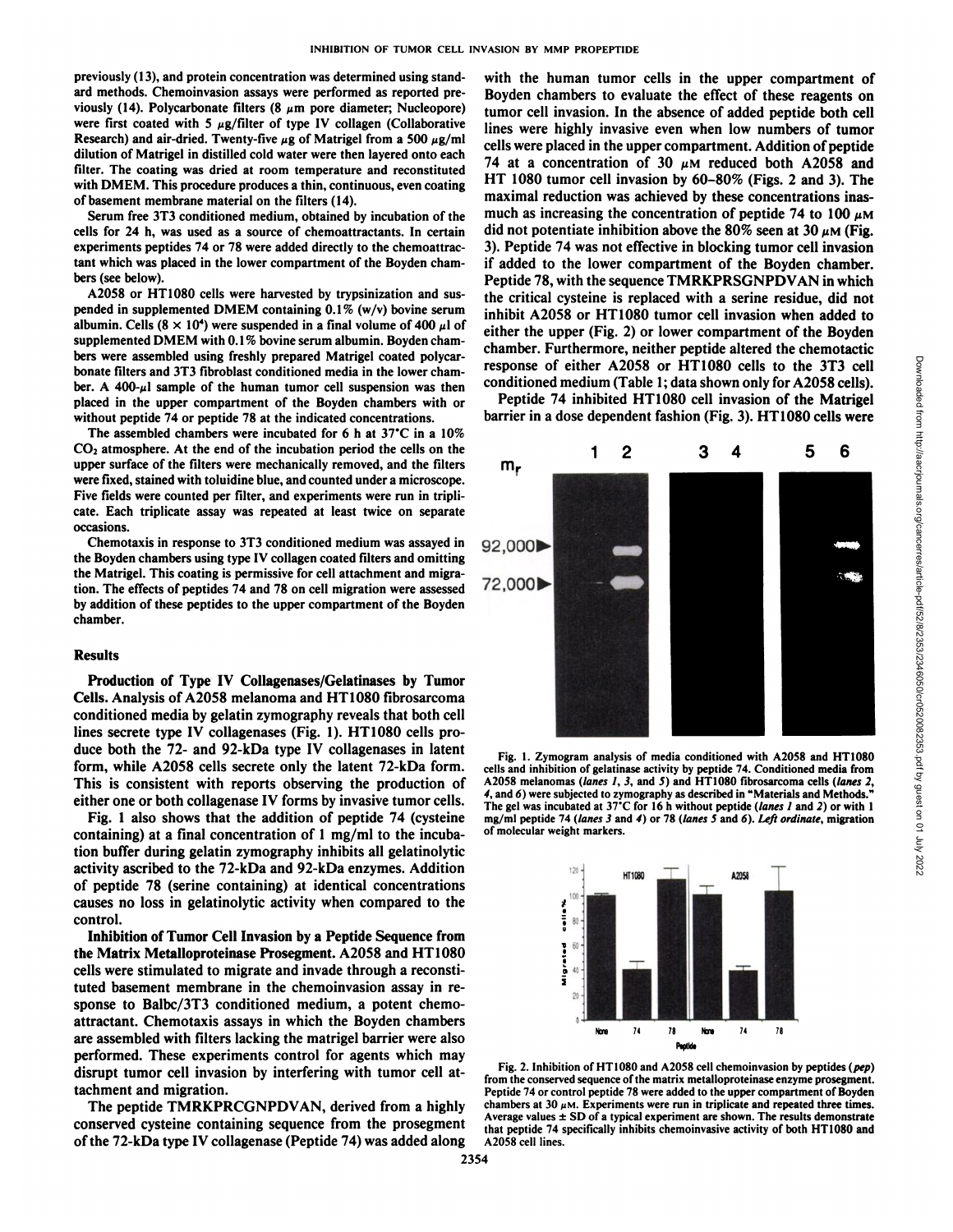

Fig. 3. Dose dependent response for peptide 74 inhibition of chemoinvasion by HT1080 cells. Experiments were performed in triplicate and repeated twice. Average values  $\pm$  SD of a single experiment are shown. The lowest dose of peptide 74 which showed inhibitory activity was 2.5  $\mu$ M.

|  | Table 1 Chemotaxis of A2058 cells in the presence of peptides 74 and 78 |  |
|--|-------------------------------------------------------------------------|--|
|--|-------------------------------------------------------------------------|--|



Fig. 4. Growth curves for HT1080  $(A)$  and A2058  $(B)$  cells in the absence of added peptide, 30  $\mu$ M peptide 74, or 30  $\mu$ M peptide 78. Each experiment was run in triplicate and repeated twice. The results show that growth is not affected by the presence of the added peptides.

inhibited by concentrations as low as 2.5–5  $\mu$ M peptide 74, whereas with A2058 cells the inhibitory effect was lost below  $10 \mu$ M (data not shown). The nature of the differential sensitivity to peptide 74 inhibition of Matrigel invasion by these cells lines is not known. However, this effect may be due to either the levels of enzymes produced by these cells or the redox environment of these cells in culture. Excessive enzyme pro duction would rapidly overwhelm a given level of added inhib itor. Alternatively, an excessively oxidative environment could lead to the effective inactivation of the free sulfhydryl of the inhibitor peptide sequence.

Effects of Inhibitor Peptides on Cell Growth. The absence of any effects of peptide 74 or 78 on tumor cell chemotaxis (Table 1) suggested that the effects of tumor cell invasion were prob ably not the result of a cytotoxic action. However, this possibility was examined directly by following the growth of both A2058 and HT1080 cells in the presence of a 30  $\mu$ M concentration of peptides. Cell counts were performed daily on both HT1080 (Fig.  $4A$ ) and A2058 (Fig.  $4B$ ) cells grown in the continuous presence of 30  $\mu$ M concentrations of peptide 74 or 78. As shown in Fig.4 these added peptides showed no demon strable cytotoxic effect during 96 h in cell culture.

## **Discussion**

Previous studies have shown that the conserved peptide se quence MRKPRCG(V)PD present in the profragment of all tenance of the latency of the proenzyme forms (10-12). The importance of this profragment sequence has also been dem onstrated by site directed mutagenesis studies which have shown that alteration of this sequence results in enhanced autoactivation of members of this enzyme family (15).

matrix metalloproteinase enzymes is responsible for the main-<br>tenance of the latency of the profengame formes (10-12). The<br>importance of this profragment sequence has also been dem-<br>onstrated by site directed mutagenessis We have recently shown that addition of a peptide containing the sequence TMRKPRCGNPDVAN (peptide 74) to solutions of the activated form of the 72-kDa type IV collagenase results in inhibition of the in vitro gelatinolytic activity of this enzyme (12). An identical peptide in which the single cysteine residue was substituted with a serine residue (peptide 78) was also tested and showed no inhibitory activity. This suggested that enzyme inhibition was dependent on the presence of an un paired cysteine residue. In the present study we demonstrate that this same highly conserved peptide sequence TMRKPRCGNPDVAN, when added to human cancer cells in *vitro in the form of peptide 74, blocks tumor cell invasion. A* concentration of 30  $\mu$ M peptide 74 was sufficient to inhibit up to 80% of invasion by both human tumor cell lines tested. A further increase in peptide 74 concentrations failed to enhance this inhibitory effect beyond the 80% seen at 30  $\mu$ M. Furthermore, the A2058 cell line was refractory to peptide 74 inhibition of Matrigel invasion at concentrations of  $10 \mu$ M or below. These effects are attributed to either the excessive overproduction of enzyme by A2058 cells or sensitivity of peptide 74 to rapid oxidation and loss of inhibitory activity.

Addition of an excess of propeptide to solutions of activated 72 kDa type IV collagenase is thought to mimic restoration of the proenzyme form through a conformational change that results in enzyme inactivation (12). The addition of peptide 74 to human tumor cells in culture results in a down-modulation of the degradative activities necessary for these cells to hydrolyze basement membrane collagen and invade the Matrigel structures. The observation that peptide 74 does not inhibit migration in the absence of reconstituted basement membrane favors a specific role of metalloproteinases in the degradation and subsequent invasion of the Matrigel matrix. These obser vations suggest that peptides corresponding to the conserved sequence in the prosegment of the matrix metalloproteinase family could be used as inhibitors of tumor cell invasion in vivo. The lack of cytotoxic effects of these peptide inhibitors has led us to initiate these in vivo experiments to test the efficacy of peptide 74 and related peptides as potential antimetastatic agents.